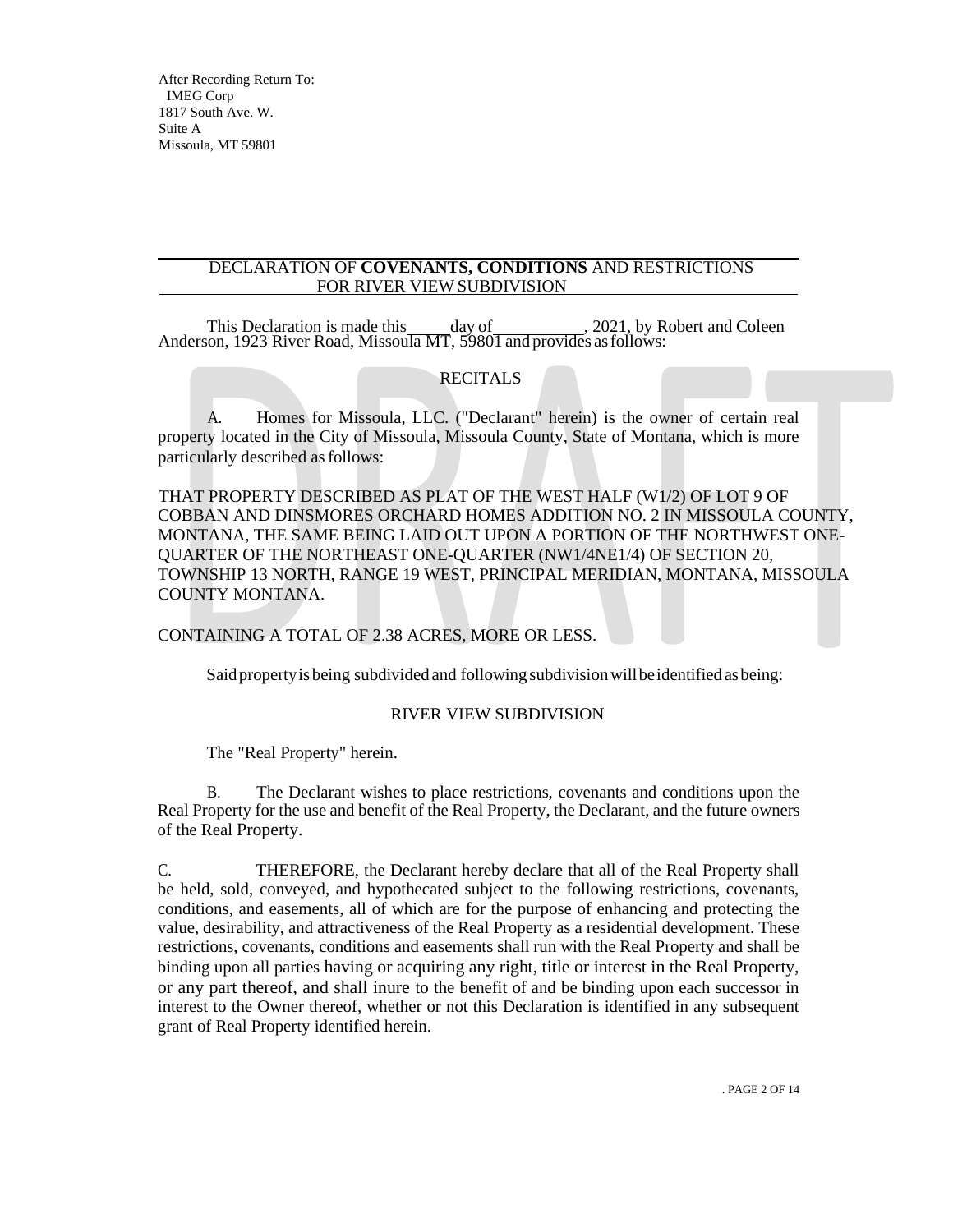#### ARTICLE I: DEFINITIONS

1. Declarant. "Declarant" shall mean and refer to Homes for Missoula, LLC. and their successors and assigns if such successors or assigns should acquire a majority of the undeveloped Lots from the Declarants for the purpose of development. Throughout this Declaration certain rights and privileges may be reserved to the Declarant and not to all Owners. The sale or transfer of an individual Lot or subsequent Ownership Unit does not in and of itself transfer any development rights retained herein by Declarants.

2. Declaration. "Declaration" shall mean and refer to this Declaration of Covenants, Conditions and Restrictions.

3. Lot. "Lot" shall mean and refer to any plot of land designated as a Lot upon the recorded plat map of the Real Property or as will be shown upon the recorded plat map of future phases of the Real Property, subject to this Declaration, inclusive of private roadways or access shown as easements across the Lots.

4. Owner. "Owner" shall mean and refer to the record Owner, whether one or more persons or entities of any Lot which is a part of the Real Property, including buyers under a contract for deed, but excluding those having such interest merely as security for the performance of an obligation.

5. Real Property. "Real Property" shall mean and refer to that certain Real Property as described in the Recitals above, and such other Real Property as is now or may hereafter be brought within and governed by this Declaration.

### ARTICLE II: PROTECTIVE COVENANTS

The following protective covenants are designed to provide a uniform plan for the development of the Real Property. They shall constitute a covenant running with the land for each Lot, parcel or common area within the Real Property.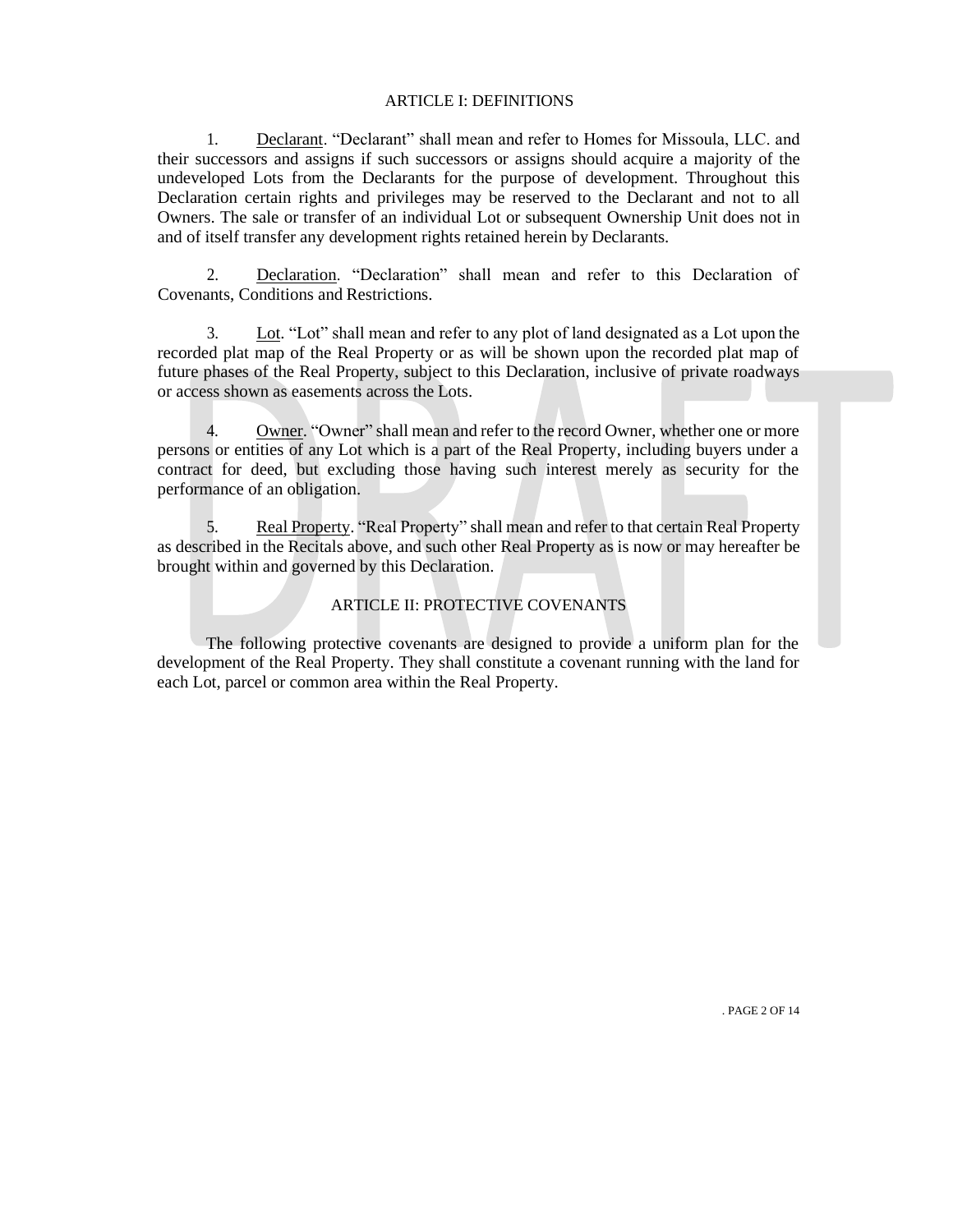1. Land Use and Building Type. All Lots shall be used and developed for residential purposes. No business, trade, or manufacture, as further defined in paragraph 3 of this Article II, shall be conducted on any Lot. No building or structure shall be erected, altered, placed or permitted to remain on any Lot other than residential dwellings and accessory dwelling units, and related, permitted outbuildings or storage sheds. No building or structure shall be built, modified or altered, upon any Lot until the plans and specifications of the proposed building or structure, including any modifications or alterations thereto, have been approved pursuant to Design Review. Provided, in the event of subsequent development and division of individual Lots, such Design Review as referenced herein is deemed waived if the standards in this Declaration are met, and such subsequent development provides for building standards and architectural review. No mobile or manufactured home may be placed or installed on any Lot.

Permitted residential buildings include stand alone homes. Permitted development of the individual Lots may include, in addition to the above, additional division or subdivision of the Lots pursuant to the Montana Unit Ownership Act, or further subdivision as allowed by law. Such further divisions are identified herein as "Ownership Unit(s)" regardless of the mechanism for their creation. All future divisions under the Unit Ownership Act will include owners associations which shall generally be responsible for the maintenance of common areas, features, and elements, and include covenants, conditions and restrictions which must meet the requirements of this Declaration, but may be more restrictive.

Dwelling height, setbacks, access, parking, and other such building standards shall otherwise comply and compost with City of Missoula zoning and building codes, or such standards as may be set out in the declarations for individual development under the Unit Ownership Act.

No log homes or other log buildings or structures are permitted. Any steps or stairs on the front exterior of any building or structure shall be constructed of concrete, stone, brick, wood, or other similar material. All buildings or structures shall be constructed of new materials and must utilize a concrete foundation. However,suitable used material such as bricks or beams may be utilized for accent or decorative features. No old buildings or structures, whether intended for the use in whole or in part as the main dwelling house or as a garage or other building or structure shall be moved upon any Lot. No mobile homes, either double or single wide, or other manufactured or modular homes constructed primarily away from the Lot on which they would be situated, shall be permitted.

2. Outbuildings. Outbuildings shall be as provided for in the covenants pertaining to subsequent divisions of the Lots, and nothing herein shall be deemed to prevent the construction of any outbuilding used for storage that may be required by local code or regulation. No metal buildings or outbuilding may be constructed, placed, or erected on any Lot.

3. Commercial Usage Prohibited. Except as is otherwise permitted by this paragraph, no store, office, business, manufacture, retail, or commercial enterprise of any kind,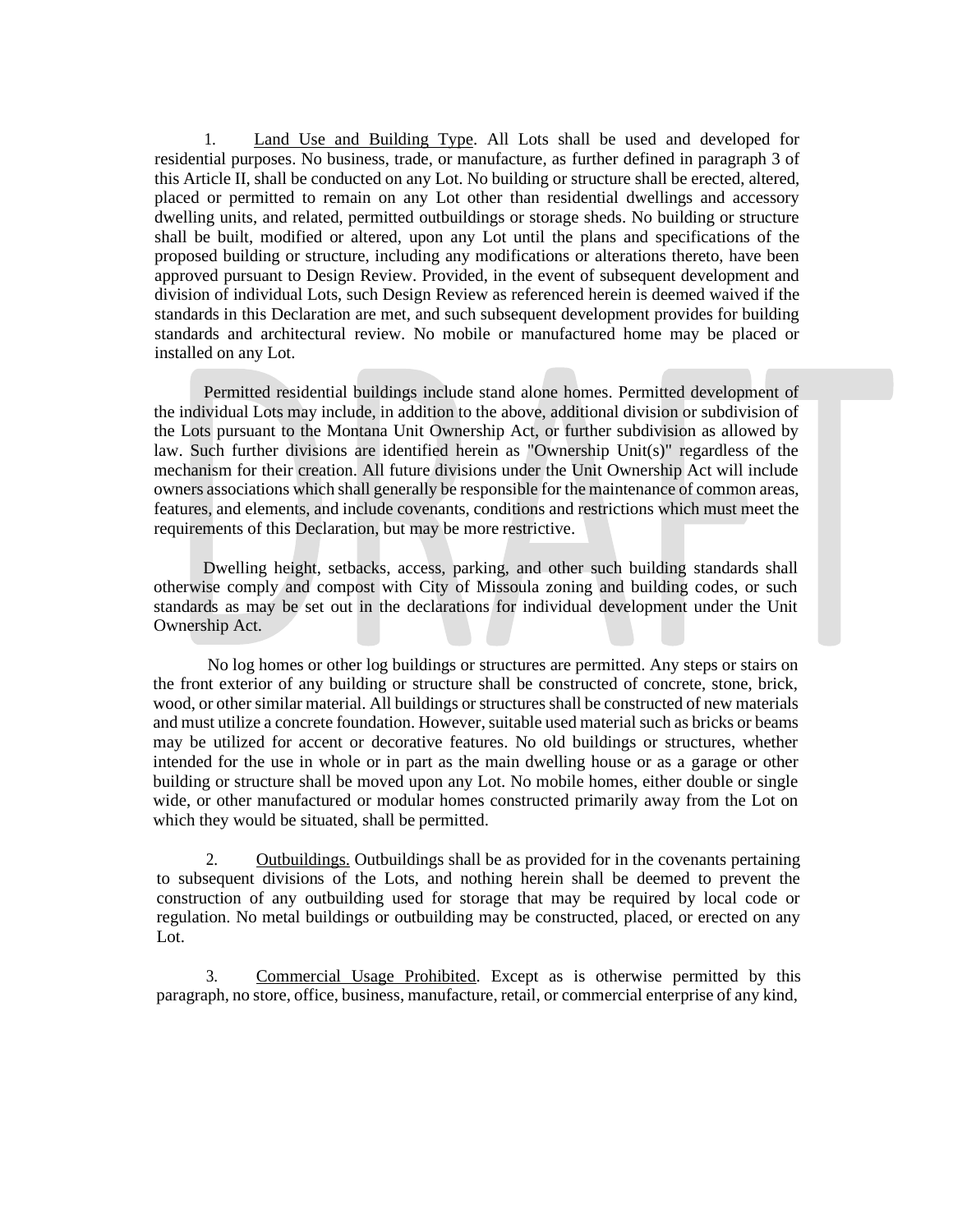or anything of the nature thereof, shall be carried on or conducted on any Lot. For a period of fifteen (15) years from the date of this Declaration, the Declarant and Declarant's successors and assigns further developing or building out a particular Lot, shall be permitted to maintain a sales office in either a model home or a specially constructed building, to be utilized to promote the development of the Real Property. Home occupations are allowed so long as all activity comprising such home occupation takes place within the dwelling; has no effect on the traffic traveling into and out of the neighborhood, which comprises the Real Property; and has no perceptible affect on the noise, smell, and aesthetics of the Real Property. All home occupations are also subject to all applicable zoning and other restrictions imposed by the City of Missoula, the State of Montana, or any other applicable governmental agency.

4. Building Site and Driveways. Building locations in subsequent development shall not interfere with any stormwater detention facility located on a Lot or subsequent Ownership Unit, and the same shall generally be the maintenance responsibility of the specific association responsible for maintenance of such common features or elements. to waive any setback, any prohibition of building activity in a designated flood plain area, or any other restriction on building site that may show on the face of the plat, inclusive of any designated No Build/No Disturbance Zone.

All driveways and private roadways within the Real Property shall be paved with either asphalt or concrete. The use of paving blocks or permeable surfaces for an individual dwelling's parking areas may be permitted under the subsequent development standards, provided the use of such materials is subject to architectural review, and such review includes a requirement that such alternate paving is professionally installed.

5. Setback Lines. Setbacks shall be in accordance with applicable zoning regulations and pursuant to development standards for subsequent development, or as may be shown on the face of the plat.

6. Temporary Structures. No building or structure of a temporary character, mobile home, trailer, tent, shack, garage, barn, or other outbuilding shall be used at any time as a residence, temporarily or permanently, nor shall any building be occupied for residential purposes until it is completely finished and certified or approved for occupancy.

7. Fences. All subsequent further development shall include regulations addressing fencing, and no fencing may impair sight lines at any road or driveway intersection. Fencing is permitted to provide privacy or safety for any play area, patio, pool or rear yard but shall not be constructed closer to a street line than the front building line of the dwelling on the Lot. No fence shall exceed five (5) feet in height. Such fence may be constructed of metal, cedar or redwood, and/or black, coated, chain link fencing. Wood fencing should generally not be of a closed board design; provided, fencing of the perimeter of a Lot may be constructed of a solid material or closed board design, again being no closer to the fronting street than the front of the building, and provided such fencing may not block or interfere with provided parking.

8. Grade of Lawn. All dwellings shall include a finished lawn grade so as to have positive drainage away from the building.

9. Common Areas. Any subsequent development of a Lot that includes or creates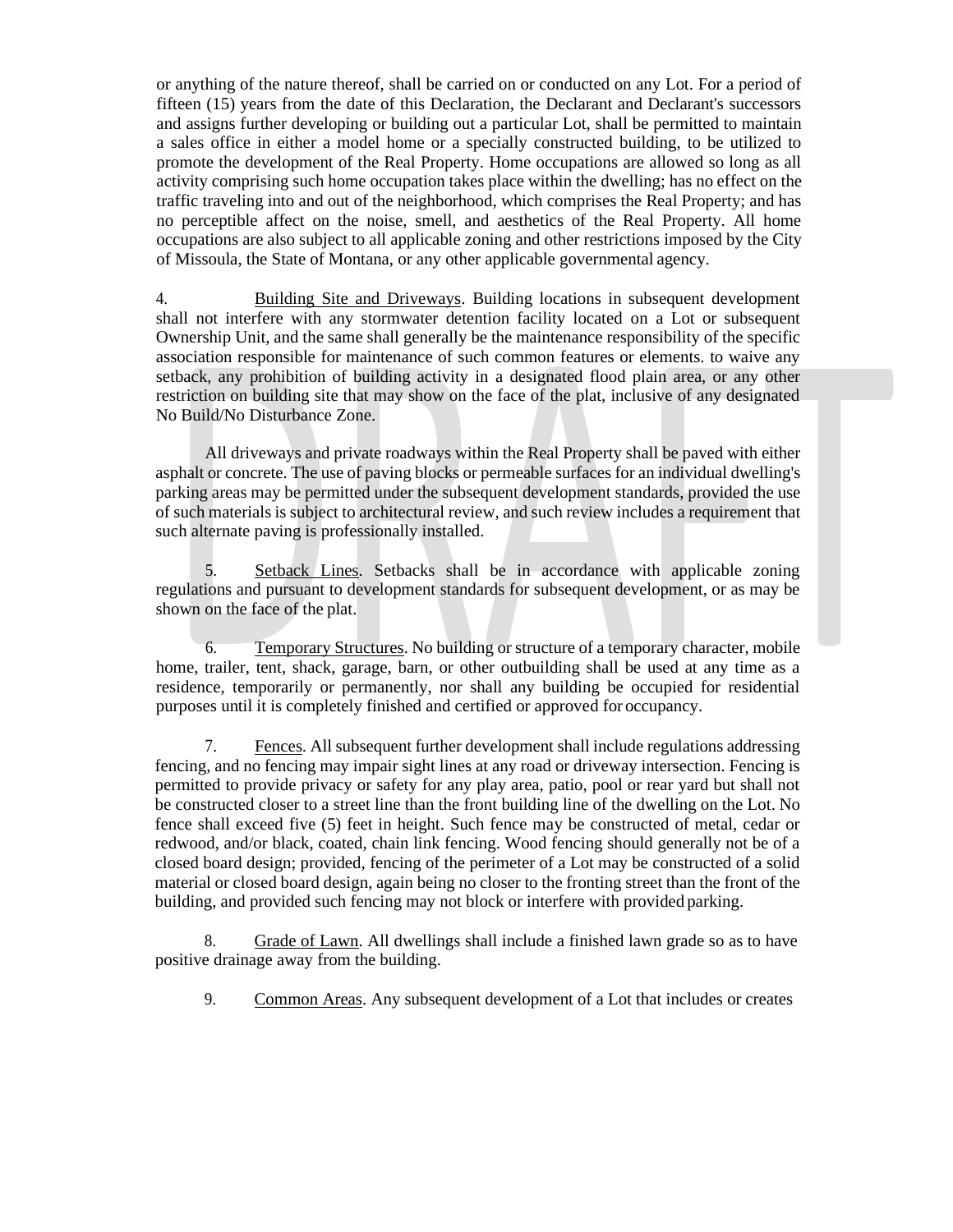common area that is to be used as a recreation area or open space shall include landscaping of such space, which shall be completed within nine months of the beginning of construction of dwellings. All subsequent development must require maintenance of such common areas or open spaces by the owners or a created owners association.

10. Easements. Easements for access, ingress and egress, installation and maintenance of utilities and drainage facilities, inclusive of any drainage catch basins, are reserved as shown on the recorded plat. Additional separately recorded easements are anticipated for the development of individual Lots or Ownership Units, and such all subsequent owners of such Lots or Ownership Units agree to cooperate in the creation and development of such easements, which may include easements for utilities of any type or nature, and also private access roads and/or alleyways. No building of any kind shall be erected, placed, or permitted to remain on such easements, and landscaping in any area designated as a stormwater or drainage catch basin shall be appropriate to such use and not otherwise interfere with such area's use as a stormwater catch basin.

11. Boundary Control Monuments. The Declarant has caused survey monuments to be placed on the corners of each Lot. It shall be the responsibility of the Owner of each Lot (or the owners association in the instance of development under the Unit Ownership Act) to provide for immediate professional replacement of any survey monuments that are removed or become lost or obliterated from the Lot.

12. Garbage. No Lot shall be used or maintained as a dumping ground, nor shall any rubbish, trash, garbage or other waste be allowed to accumulate except in sanitary containers which shall be emptied on a regular basis. The preceding does not preclude the storage of construction materials on the Real Property, nor does this provision does not prohibit temporary storage of gravel, topsoil, or building materials on Lots if such items are to be used in further construction. All subsequent development or division of Lots under the Unit Ownership Act or otherwise shall have covenants and restrictions governing garbage, container locations, and require regular pick up service Lots shall require the owner to retain, pay for, and have regular(at least weekly) garbage service, and provision of adequate garbage facilities and container or containers to serve all tenants or residents of such improvements. The garbage container or containers may be located on the Lot in a location convenient for collection, but must screened. Such containers must also have a sufficient tight fitting lid to deter the escape obnoxious odors, and deter entrance by animals. Compost piles are prohibited on allLots.

13. Animals and Pets. All subsequent development or division of Lots under the Unit Ownership Act or otherwise shall have covenants and restrictions governing animals and pets. No owner, tenant, resident, or guest shall allow any animal to be at large on the Real Property, and all owners of such animals shall be responsible for the immediate clean up of animal waste. Such animals shall not be permitted to become a nuisance or annoyance to the neighborhood nor to wildlife. All animals kept on any Lot shall be properly fed, watered, and sheltered from the elements in such a manner as shall be consistent with their good health, and shall not be left outside overnight. Wild animals are inhabitants of the area. Pet food should be kept indoors. Each owner or person responsible shall treat and care forsuch animalsin a humane and merciful fashion, so that other persons in the area shall not be required to tolerate or condone inhumane treatment of the animals. No commercial sales or breeding of any animals shall be permitted.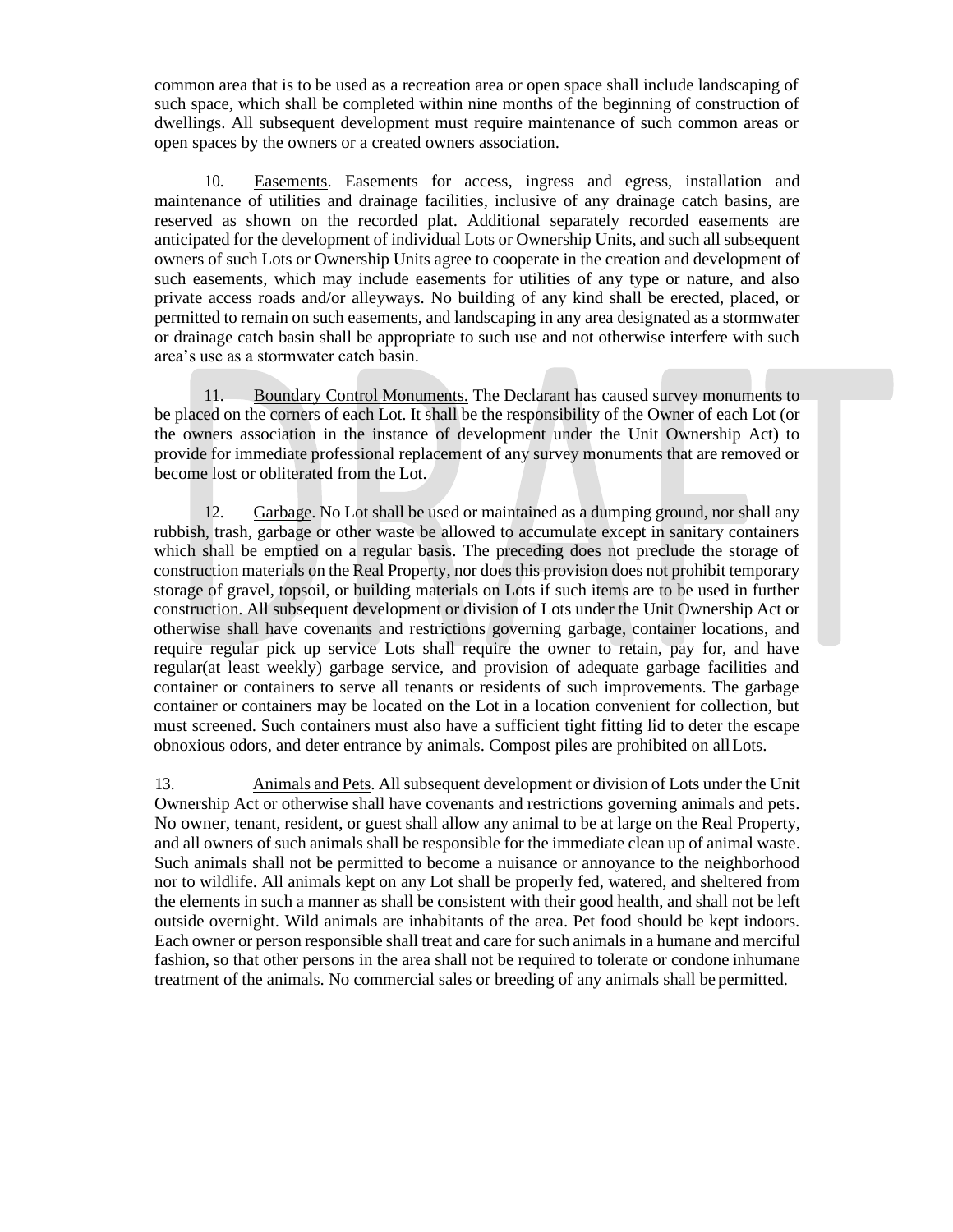14. Vehicles and Parking. All subsequent development or division of Lots under the Unit Ownership Act or otherwise shall have covenants and restrictions governing vehicles and parking. There shall be no assembling, repairing or disassembling of vehicles in the street or upon any Lot, unless conducted indoors inside a garage. No mobile homes, trailers, trucks exceeding one (1) ton capacity, unsightly vehicles, or vehicles without current licensing shall be parked or allowed to remain on any of the Lots or the adjoining streets or driveways unless stored in a garage. These provisions are not intended to preclude the entry of construction, maintenance, delivery, moving, or other such service vehicles while they are being utilized in connection with services on or for the Lot.

No vehicles may be parked on the street for more than 24 hours, and in general all vehicles owned by the homeowners should be parked off the street. Other City of Missoula parking restrictions may apply to the streets within the Real Property. In no event may vehicles be parked on a street during snow removal periods, when snowplows may be active.

15. Signs. No advertising signs, billboards, or unsightly objects shall be erected, placed, or permitted to remain on any Lot or Ownership Unit. However, exceptions shall be allowed for one small sign identifying the contractor of a building under construction, one small "For Rent" or "For Sale" sign per Lot or each subsequently developed unit, or temporary small signs advertising a garage sale. For the purposes of this Declaration, small is defined to mean no larger than two feet by three feet in size. Political signs comporting with the size requirement herein are allowed for a time period 60 days prior to the election to which said political sign pertains. Such political signs must be removed immediately following such election. For a period of fifteen (15) years from the date of this Declaration, the Declarant shall be permitted to place signs within the Real Property to promote its development.

16. Nuisances. No noxious or offensive activity shall be carried on or permitted upon any of Lot or Ownership Unit, nor shall anything be done thereon which may be or may become an annoyance or nuisance to the neighborhood; nor shall any premises be used in any way or for any purpose which may endanger the health or safety of any resident or which would be in violation of any statute, rule, ordinance, regulation, permit or other validly imposed requirement of any governmental body. No damage to or waste of the Real Property or any building situated thereon, shall be committed by the owner or any invitee of any owner, and each owner agrees to indemnify and hold harmless other owners from and against all loss resulting from any such damage or waste caused by him or his invitees.

17. Wood Burning Devices. No wood burning devices of any type shall be permitted or used in any residential building or structure erected upon any Lot in the Real Property. This specifically includes, but is not limited to, fireplaces, wood burning stoves, pellet stoves, fireplace inserts, or similar devices. High efficiency pellet stoves may be allowed as permitted by the appropriate governing body.

18. Sanitary Restrictions. The owners of every Lot, and all subsequently divided or created parcels or units shall comply with all laws and regulations relating to water supply, sanitation, sewage, disposal, and air pollution. All habitable improvement shall be connected to public or municipal sewer and water.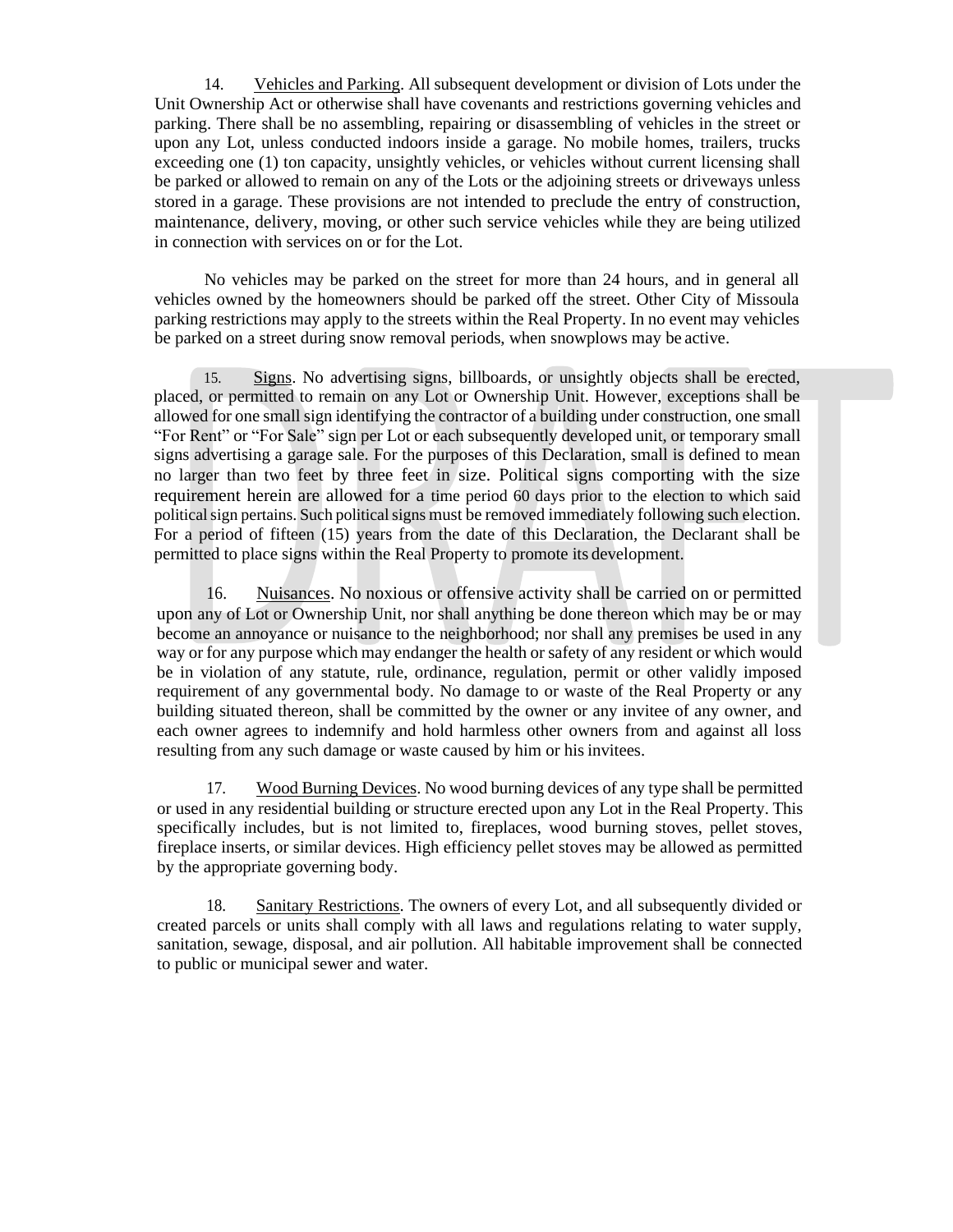19. Weed Control. The owner of each Lot or Ownership Unit which is not in immediate development or does not have improvements being constructed thereon is responsible to maintain such owner's Lot or Ownership Unit in compliance with the Montana's Noxious Weed Control Act, and the attached Exhibit A Weed Management and Revegetation Plan. Owners shall revegetate any ground disturbance created by construction or maintenance with beneficial species at the first appropriate opportunity after construction or maintenance is complete, pursuant to the Exhibit A Plan. This provision may not be amended or deleted without governing body approval.

20. Radon Mitigation. The EPA has designated the Missoula area as having a high radon gas potential (Zone l). Therefore, the Missoula City-County Health Department recommends that all new residences incorporate radon resistant construction features.

21. House Numbers. Each dwelling shall have house numbers which are clearly visible from the street in all lighting conditions, which should be at least six inches in height, and shall contrast from the background color.

22. Living with Wildlife. Homeowners must accept the responsibility of living with wildlife and must be responsible for protecting their vegetation from damage, confining their pets, and properly storing garbage, pet food, livestock feed and other potential attractants. Homeowners must be aware of potential problems associated with the occasional presence of wildlife such as deer, elk, moose, bear, mountain lion, coyote, fox, skunk and raccoon. Contact the Montana Fish, Wildlife & Parks office in Missoula (3201 Spurgin Road, Missoula, MT 59804) for brochures that can help homeowners "live with wildlife." Alternatively, see the Education portion of FWP's web site at [www.fwp.mt.gov.](http://www.fwp.mt.gov/)

The following covenants are designed to help minimize problems that homeowners could have with wildlife, as well as helping homeowners protect themselves, their property and the wildlife that Montanans value.

- a. There is high potential for vegetation damage by wildlife, particularly from deer feeding on green lawns, gardens, flowers, ornamental shrubs and trees in this subdivision. Homeowners must be aware of this potential damage. They should be prepared to take the responsibility to plant non-palatable vegetation or protect their vegetation (fencing, netting, repellents) in order to avoid problems. Homeowners should consider landscaping with native vegetation that is less likely to suffer extensive feeding damage by deer.
- b. Gardens, fruit trees or orchards can attract wildlife such as bear and deer. Fruit bearing trees and shrubs are strongly discouraged in this subdivision because they can regularly attract bears in the fall. Keep produce and fruit picked and off the ground, because ripe or rotting fruit or vegetable material can attract bears, skunks and other wildlife. To help keep wildlife such as deer out of gardens, fences should be 8 feet or taller. Netting over gardens can help deter birds from eating berries.
- c. Do not feed wildlife or offer supplements (such as salt blocks), attractants, or bait for deer or other wildlife. Feeding wildlife results in unnatural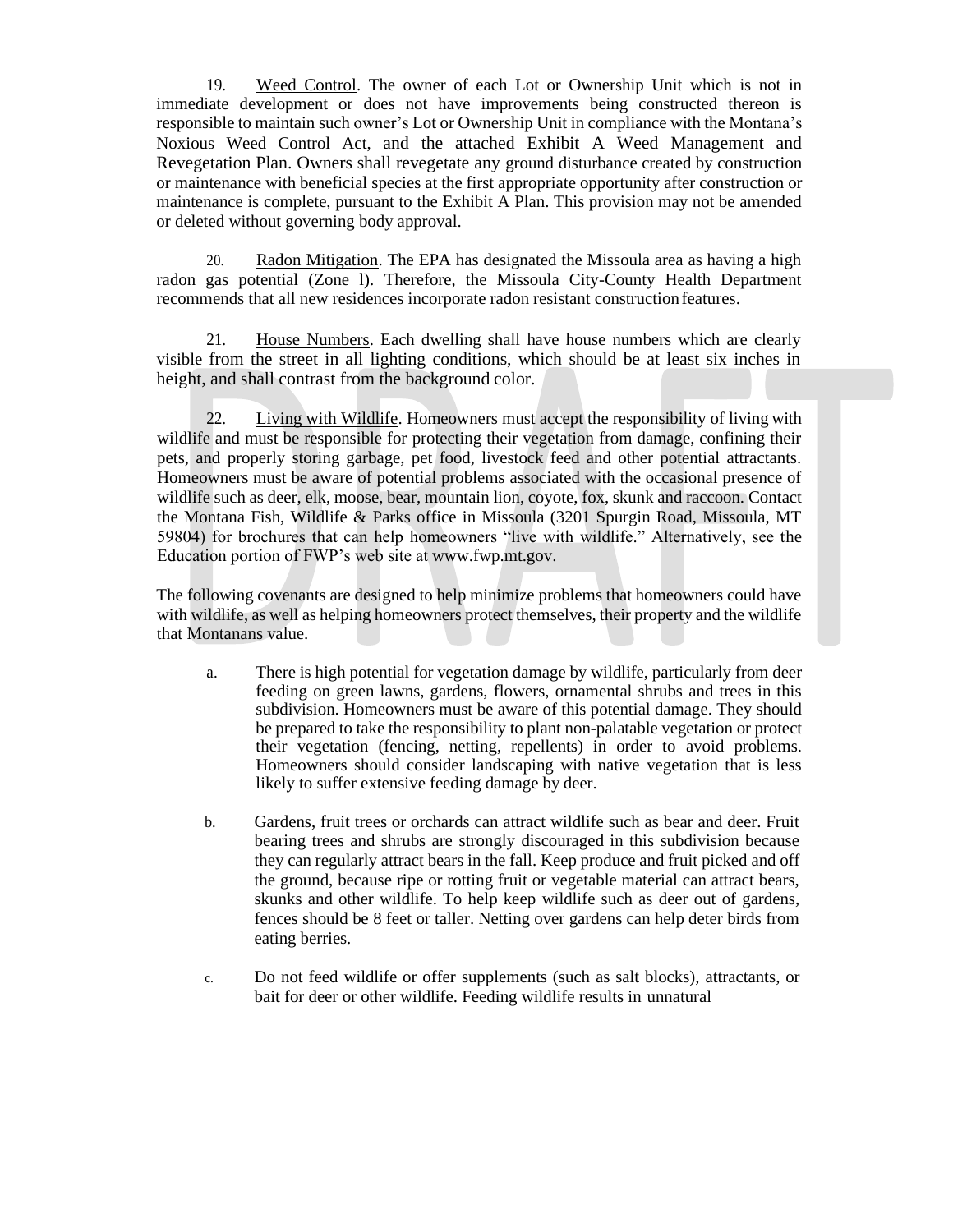concentrations of animals that could lead to overuse of vegetation and disease transmission. Such actions unnecessarily accustom wild animals to humans, which can be dangerous for both. It is against state law (MCA 87-3-130) to provide supplemental feed attractants if it results in a "concentration of game animals that may potentially contribute to the transmission of disease or that constitutes a threat to public safety." Also, homeowners must be aware that deer might occasionally attract mountain lions to the area.

- d. Garbage must be stored in secure, bear-resistant containers or indoors to avoid attracting animals such as bears, raccoons, and dogs. If stored indoors, do not set garbage cans out until the morning of garbage pickup, and bring cans back indoors by the end of the day. (Contact FWP for information on obtaining or building bear- resistant trash containers or structures.)
- e. Pets must be confined to the house, in a fenced yard, or in an outdoor kennel area when not under the direct control of the owner, and not be allowed to roam as they can chase and kill big game and small birds and mammals. And in turn, keeping pets confined helps protect them from being preyed upon by wildlife. Under current state law it is illegal for dogs to chase hooved game animals and the owner may also be held guilty (MCA 87-3-124).
- f. Pet food must be stored indoors, in enclosed sheds or in animal-resistant containers in order to avoid attracting wildlife such bear, mountain lion, skunk, raccoon, etc. When feeding pets do not leave food out overnight. Consider feeding pets indoors so that wild animals do not learn to associate food with your home.
- g. Barbecue grills should be stored indoors. Keep all portions of the barbecues clean. Food spills and smells on the grill, lid, etc. can attract bears and other wildlife.

h. Consider boundary fencing (except as otherwise provider for herein) that is no higher than 3-1/2 feet (at the top rail or wire) and no lower than 18 inches (at the bottom rail or wire) in order to facilitate wildlife movement and help avoid animals such as deer becoming entangled in the fence or injuring themselves when trying to jump the fence.

- i. Bird feeders attract bears and are strongly discouraged annually from April 1st through the end of November. If used, bird feeders must: a) be suspended a minimum of 20 feet above ground level, b) be at least 4 feet from any support poles or points, and c) should be designed with a catch plate located below the feeder and fixed such that it collects the seed knocked off the feeder by feeding birds.
- j. Compost piles can attract skunks and bears and are prohibited unless kept indoors.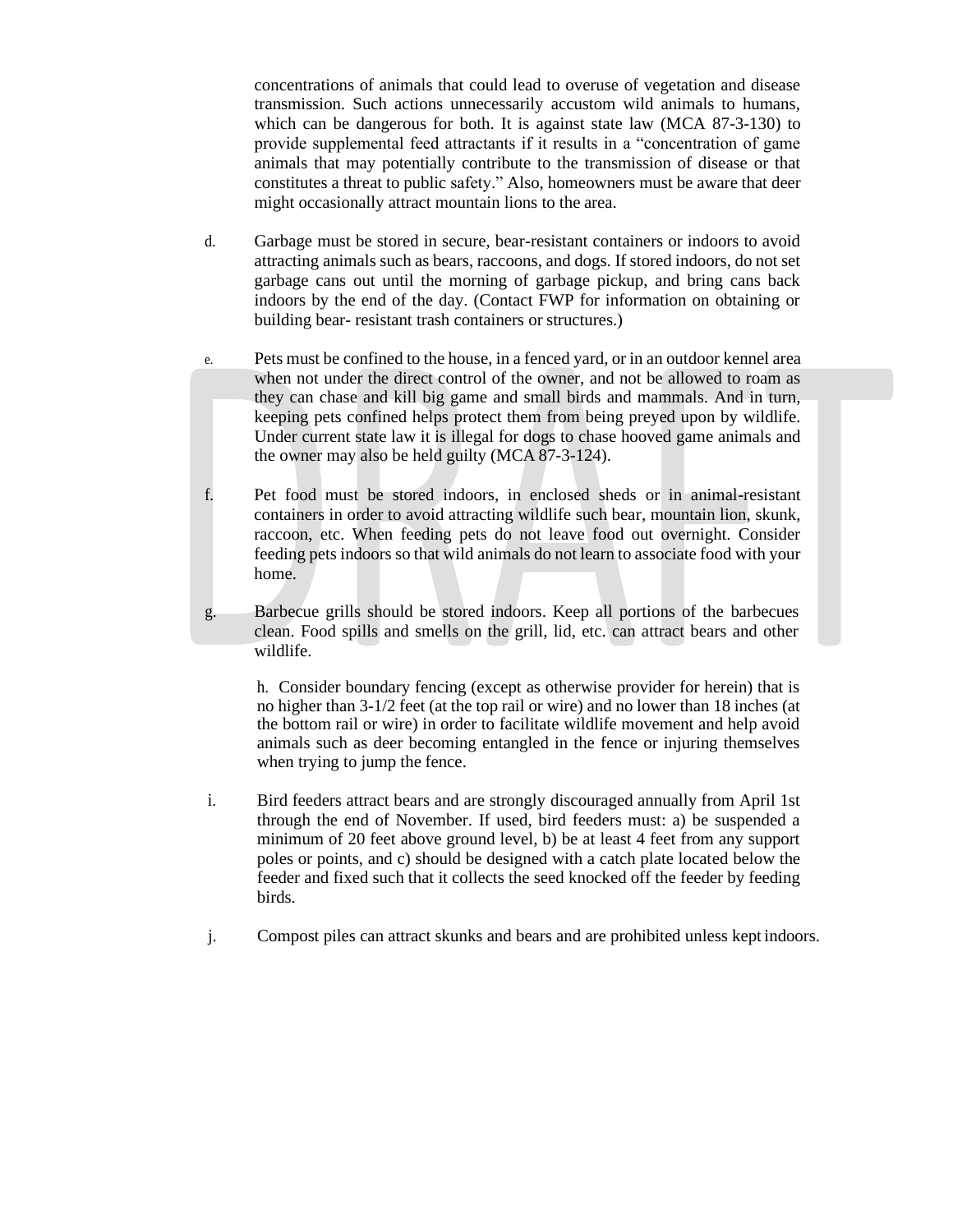23. Agricultural Operations. Owners should take notice that agricultural operations may exist adjacent to or in the vicinity of the plat. Such operations may produce exposure to odors, dust and noise, exposure to hazards such as irrigation ditches, ponds, fencing, and livestock protection methods, and the use of agricultural chemicals and farm equipment. Owners should be aware of impacts on such agricultural operations, including, but not limited to trespass on adjacent agricultural properties, failure to keep pets contained on an Owners Lot or Ownership Unit, and traffic impacts.

## ARTICLE III: GENERAL PROVISIONS

1. Duration. The covenants, conditions, charges and restrictions of this Declaration shall run with and bind the land and shall inure to the benefit of and be enforceable by the Declarant, the Association, or the Owner of any Lot or further developed parcel or unit subject to this Declaration, their respective legal representatives, heirs, successors, or assigns in perpetuity. The covenants, conditions and restrictions are binding on the Owners, their families, tenants, guests and invitees.

2. Enforcement. Any owner, or the Declarant shall have the option and right to enforce, by any proceeding at law or in equity, all restrictions, conditions, covenants, reservations, and charges now or hereafter imposed by the provisions of this Declaration. The method of enforcement may include legal action seeking an injunction to prohibit any violation, to recover damages, or both. Failure by any Owner, or by the Declarant, to enforce any such provisions shall in no event be deemed a waiver of the right to do so thereafter. Should any lawsuit or other legal proceeding be instituted against an Owner who is alleged to have violated one or more of the provisions of this Declaration, the prevailing party in such proceeding shall be entitled to reimbursement for the costs of such proceeding, including reasonable attorney's fees.

3. Severability and Interpretation. Invalidation of any one of these covenants or restrictions by judgment or court order shall in no way affect any of the other provisions, which shall remain in full force and effect. In the event the provisions of this instrument are in conflict with subsequent covenants, conditions, and restrictions associated with the further development of any Lot, the more restrictive provision shall apply. The provisions herein shall be liberally construed to further consistent development of the Real Property and the enhancement and protection of the value, desirability, and attractiveness of the Real Property.

4. Amendment. The Declarant reserves the sole right to amend, modify, make additions to or deletions from this Declaration as it alone deems appropriate, so long as it shall own one or more Lots. Otherwise, the covenants, conditions, restrictions and uses created and established herein may be waived, abandoned, terminated, modified, altered or changed as to the whole of the said Real Property, or any portion thereof, with the written consent of seventy five percent (75%) of the property owners within the development, with each Lot or subsequently developed parcel or unit having one vote for this purpose; Provided that the covenants dealing with animals and pets and living with wildlife, wood burning devices, irrigation, weed control and revegetation, boulevard maintenance, radon, addressing, SIDs, avigation easement and airport influence area, and amendments, may not be amended or eliminated without concurrence and written consent of the appropriate governing body. No